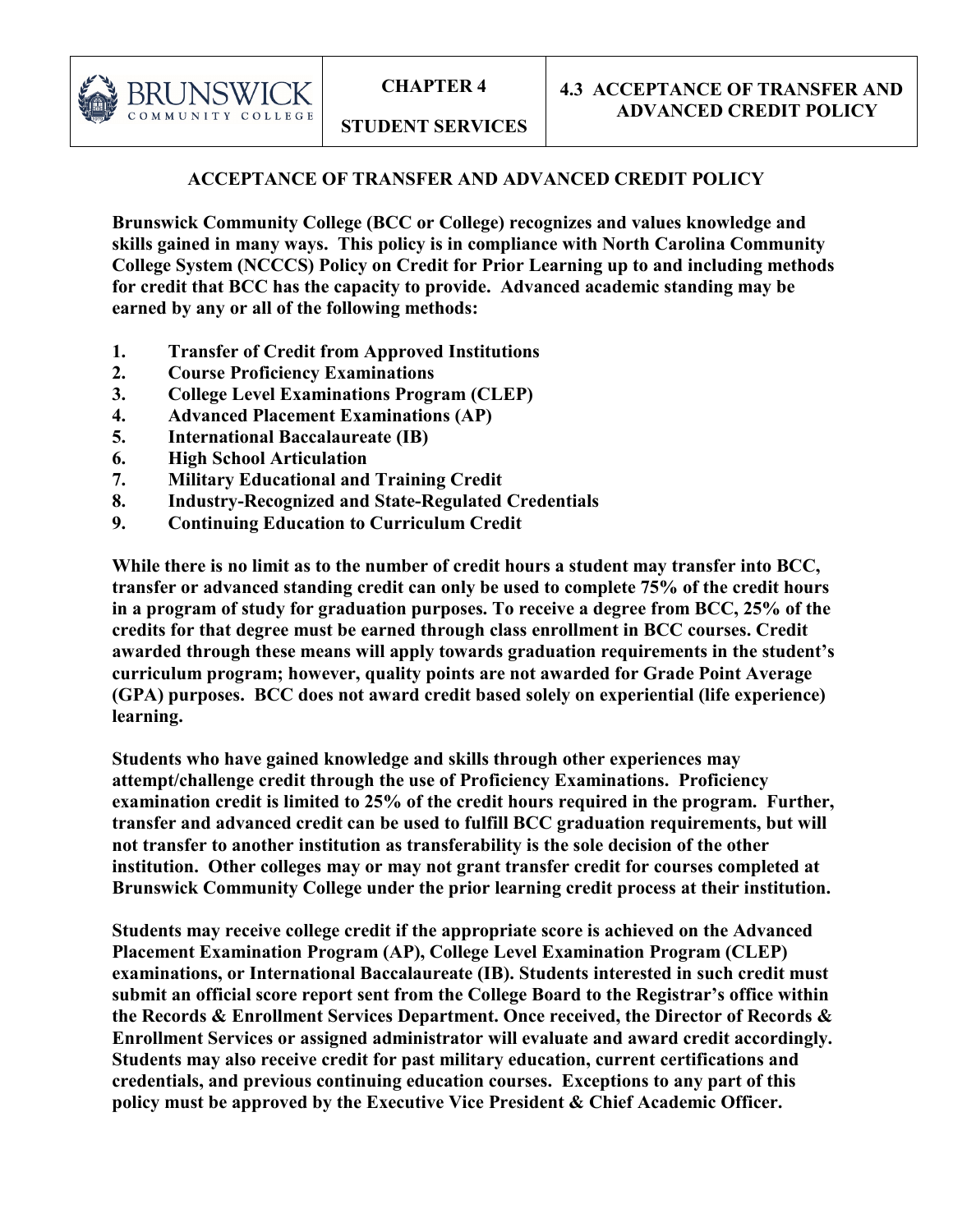#### **Procedures**

### I. Transfer of Credit

Transfer applicants are admitted under the General Admissions Policy. Upon admission to the College, transfer credit will be evaluated and awarded (for routine course substitutions) by the Records and Enrollment Management Department to the student's permanent record, and notification of transfer credit shall be made available to students either electronically or in writing. The Director of Records and Enrollment Management oversees the approval process for awarding of transfer credit. However potential transfer course decisions that are exceptions to the routine are forwarded to the appropriate Dean, Chair and/or Director for that academic discipline for the purpose of rendering a decision of applicability. Transfer applicants must submit official transcripts of courses completed from higher education institutions they have previously attended, no later than the end of the first semester of enrollment.

In order for the course(s) to be accepted as transfer credit, the following criteria must be met:

- The course(s) being transferred must be from another regionally accredited institution.
- The course(s) must have been completed with the letter grade of "C" or higher.
- The course(s) must be greater than or equal to the number of credit hours (or converted quarter hours) of the corresponding BCC course, and be equivalent to a course in the BCC's Catalog and Student Handbook and/or NCCCS Combined Course Library.

Transfer credit is not awarded for nationally accredited institutions (or other nonregional-accrediting bodies), nor for any coursework which does not meet the criteria outlined above.

Most programs require a student to complete an Academic Related (ACA) course. Due to the state's Comprehensive Articulation Agreement, students seeking to transfer to a four-year College or University must complete (or have already completed) the same or content equivalent academic related course.

### II. Proficiency Examinations, CLEP, AP, IB, & High School Articulation

Students may receive college credit if the appropriate score is achieved on Advanced Placement (AP) examinations, the College-Level Examination Program (CLEP), institutional proficiency exams, International Baccalaureate (IB) examinations, and/or High School Articulation Agreement coursework (Career Pathways). For details related to these options, students should consult the BCC Catalog and Student Handbook or discuss with their faculty advisor, success coach, or the staff in the Records & Enrollment Services Department.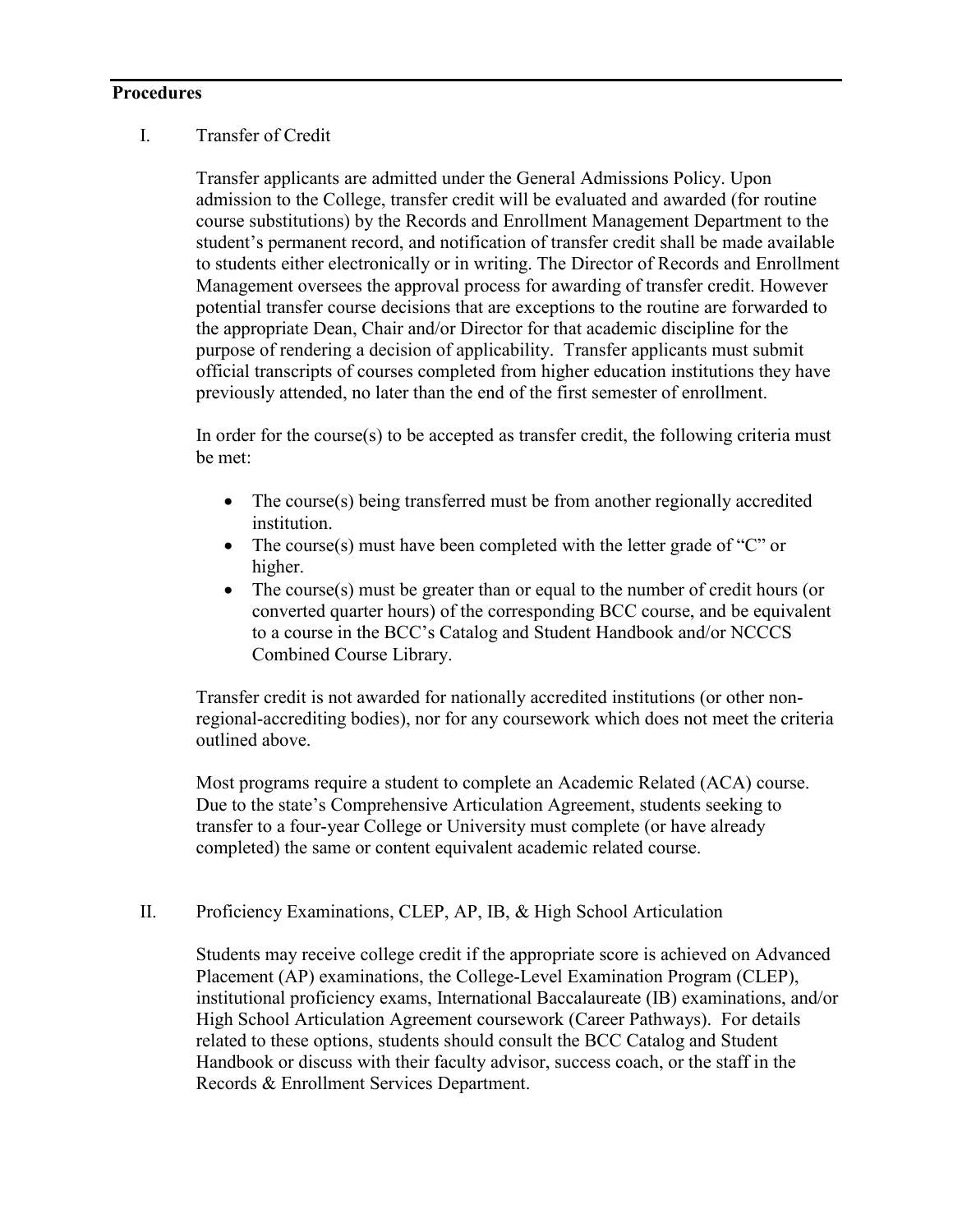### III. Military Educational and Training Credit

Military credit for prior learning is college credit provided to students for documented military training. The NCCCS and the University of North Carolina System (UNCS) have jointly developed a system to evaluate and award credit for military occupations and courses. A crosswalk for awarding curriculum course credit provides a standardized process for colleges.

Students interested in applying to receive credit for military training must complete all admissions steps required by BCC and submit all military transcripts for review by staff of the Records & Enrollment Services Department and the appropriate academic Chair/Dean. BCC will follow the NCCCS process and crosswalk for awarding credit.

IV. Industry-Recognized and/or State-Regulated Credentials

Industry-Recognized and State-Regulated Credentials include apprenticeships with journeyman certification, industry or discipline certifications and professional licensures. These credentials are often aligned to non-collegiate instructional programs, such as those that lead to certifications, and frequently demonstrate professional competency attainments.

Students enrolled at BCC who hold a current (in force) industry-recognized or professional state regulated credential that correlates with course content for a curriculum class may submit a "Credit for Current Certification Request Form". The form may be obtained from the student's faculty member, advisor or the Records & Enrollment Services Department. The student will be required to attach proof of current certification to the form and submit both to the appropriate academic Chair or Dean for review and approval. Upon approval, the Dean will submit to the Records & Enrollment Services Department to award the credit on the student's record.

V. Continuing Education to Curriculum Credit

Certain departments – for example, Criminal Justice and Basic Law Enforcement Training, Welding, and others – may articulate course credit from agency training experiences, recognized certifications, and Workforce Continuing Education courses. Students seeking academic credit for prior learning must complete all curriculum admissions steps required by BCC and meet with the faculty, Chair, or Dean of the specific program area to discuss the options available and the specific process to follow.

Students who receive Continuing Education training at Brunswick Community College may request curriculum credit for approved courses under certain conditions as listed below:

- a. The continuing education course requires at least the same student learning outcomes as the curriculum course as documented on the course syllabus.
- b. The continuing education course is at least equivalent in contact hours of instruction to the curriculum course as documented on the course syllabus.
- c. The credentials of the continuing education course instructor meet the College's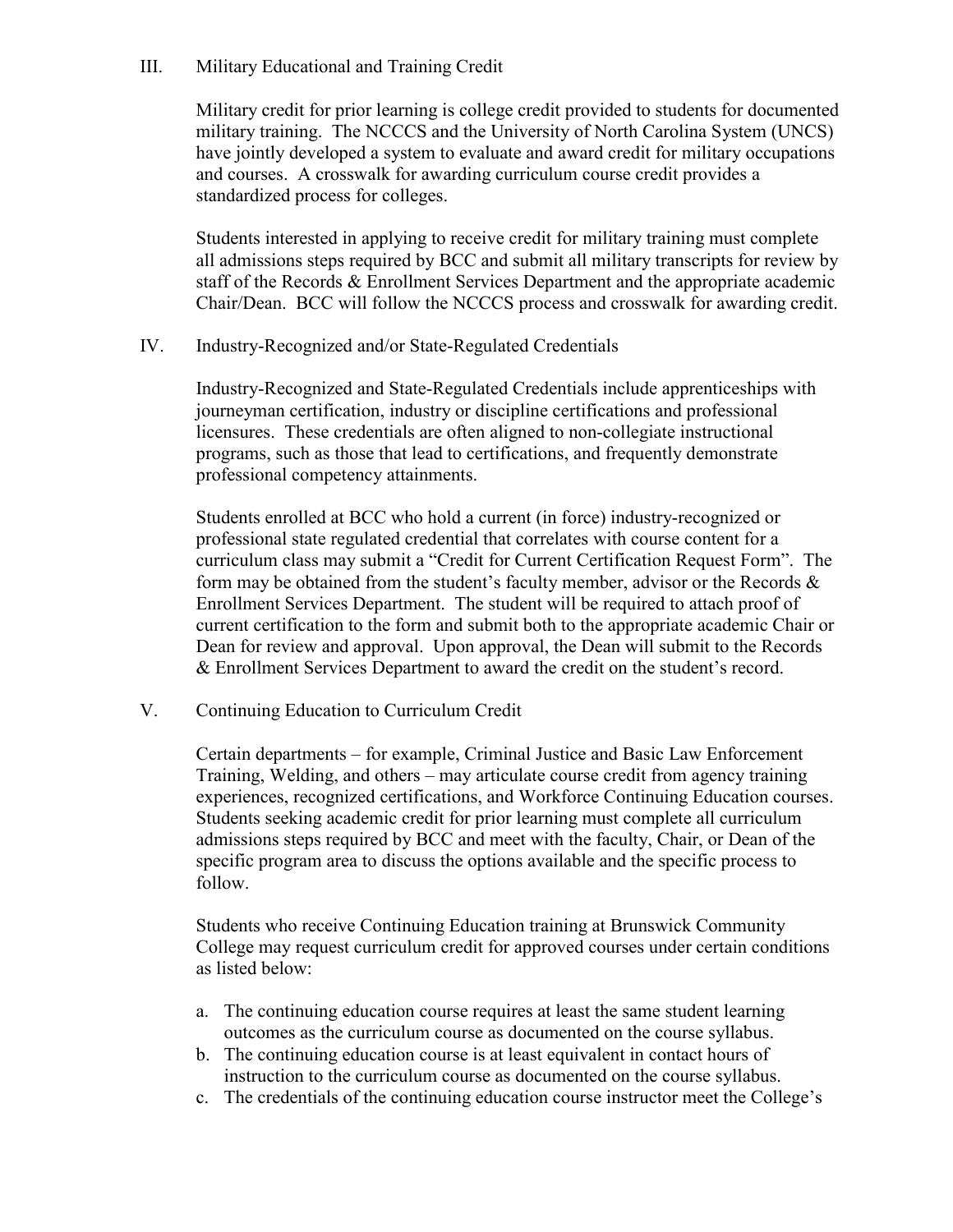Faculty Credential Policy for the equivalent curriculum course.

- d. The continuing education course requires assessment of course work, evaluation of performance by exam, and attendance as documented on the course syllabus.
- e. Only Brunswick Community College continuing education courses that have been pre-approved will be considered for curriculum credit equivalency. Continuing education courses approved for transfer to curriculum will be designated by adding the suffix **TR** to the course number. For example, WLD 310604**TR** would indicate a course section that is approved for transfer to curriculum (same SLOs, contact hours, and faculty credentials). WLD 310604 would indicate the course section did not meet the requirements for transfer to curriculum.
- f. Only continuing education units with a grade of "S" (satisfactory or passing) that have been earned within the last five years as documented on a Brunswick Community College transcript will be considered for transfer equivalency.
- g. No more than 75% percent of a degree, diploma, or certificate may be earned with continuing education units that have been accepted for curriculum credit; the final 25% percent of any credential must be earned by completing curriculum education credit courses.
- h. Students requesting curriculum credit must meet admission requirements and be admitted into an Associate of Applied Science degree, diploma, or certificate program of study. They must also be currently enrolled in at least one curriculum course in the degree program past the census date (10% date of the semester).
- i. No course substitutions are permitted. Approved continuing education courses will only be applied to their curriculum equivalent and may not be used to substitute for required coursework in any other program.

# **ADDITIONAL NOTES REGARDING CONTINUING EDUCATION TO CURRICULUM CREDIT**

- a. Students who register for curriculum courses will pay curriculum tuition and fees. Students who register for continuing education courses will pay continuing education tuition and fees. Students may not change their registration type beyond the posted schedule adjustment period.
- b. Students who register for curriculum credit may be eligible for federal financial aid and/or veterans benefits. Students who register for continuing education units are not eligible for federal financial aid and/or veterans benefits. Students will not be retroactively awarded financial aid for continuing education courses converted to credit.
- c. When continuing and curriculum education classes meet simultaneously with the same instructor, the instructor will complete and submit, to the Records  $\&$ Enrollment Services Department, continuing education and curriculum education attendance and final grade rosters.
- d. When continuing education students are participating in a continuing education course that is approved for potential curriculum credit equivalency, instructors will assign a grade of "S", to represent satisfactory completion of all course work. Grades of "U" will be given for coursework deemed to be unsatisfactory and not meeting the level of acceptability into the equivalent curriculum course. Curriculum students will earn letter grades as detailed in the BCC Catalog and Student Handbook and outlined in the course syllabus.